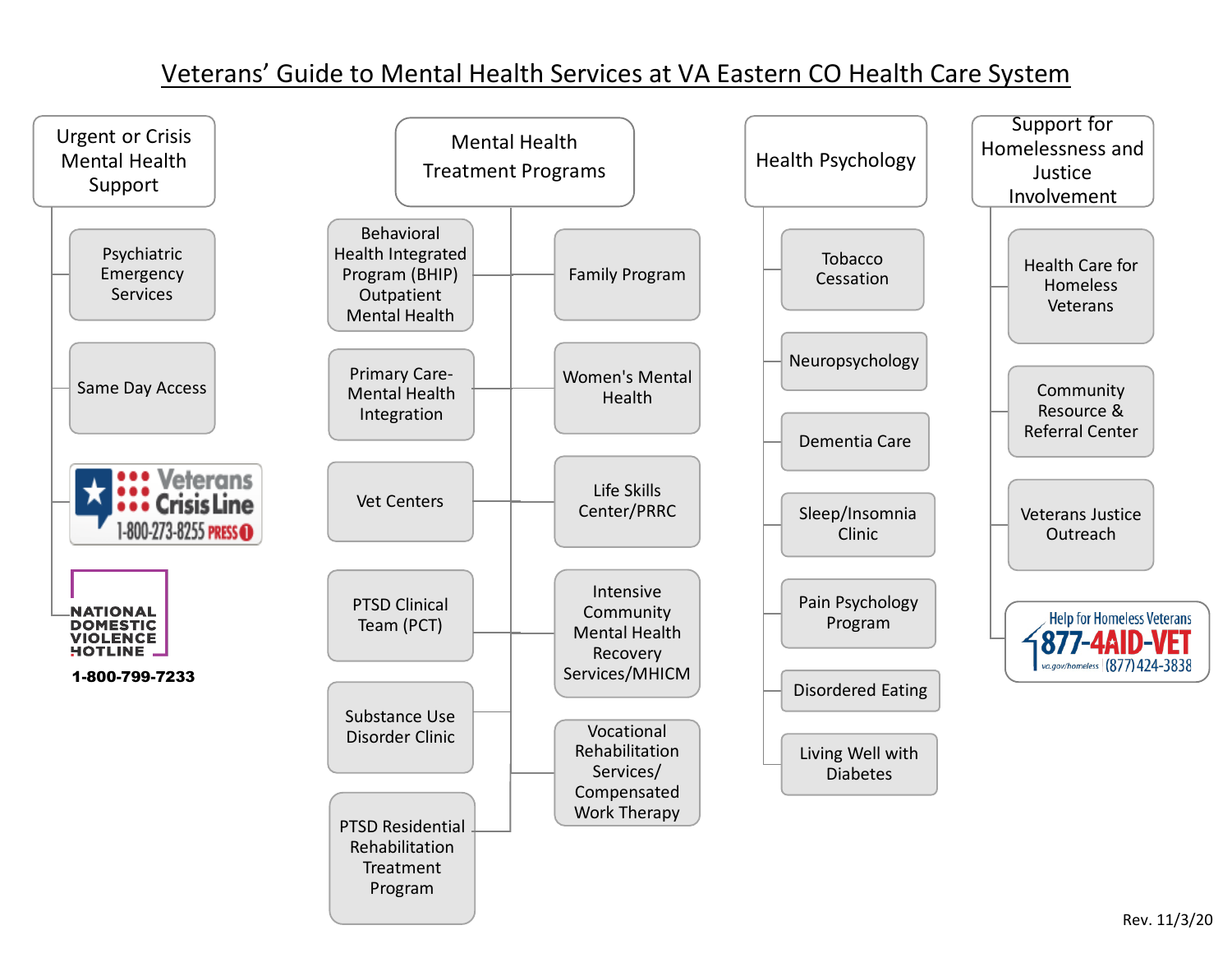*This guide was developed by the (Denver-based) Voices for Veterans Mental Health Council and the Mental Health Service of the VA Eastern Colorado Health Care System. We hope you find this guide useful! To learn more about the Voices for Veterans Council, please email* [astrobobw@comcast.net](mailto:astrobobw@comcast.net)*. Veterans interested in the Southern Colorado Veterans Council can email* [Brittany.Musicaro@va.gov](mailto:Brittany.Musicaro@va.gov)*.* 

VA Eastern Colorado Health Care System Locations and Main Clinic #s

|           | • Rocky Mountain Regional VA Medical Center (RMR VAMC) | 303-399-8020 or 888-336-8262 |
|-----------|--------------------------------------------------------|------------------------------|
|           | • Alamosa VA Outpatient Clinic                         | 719-587-6800                 |
|           | • Aurora VA Outpatient Clinic                          | 303-398-6340                 |
| $\bullet$ | <b>Burlington VA Outpatient Clinic</b>                 | 719-346-5239 or 866-901-8194 |
|           | • Denver Outpatient Clinic (Rose Medical campus)       | 303-399-8020                 |
|           | • PFC Floyd K. Lindstrom VA Clinic (Colorado Springs)  | 719-327-5660 or 800-278-3883 |
|           | • Golden VA Outpatient Clinic                          | 303-914-2680                 |
|           | • Jewell VA Clinic                                     | 303-283-5400                 |
|           | • La Junta VA Outpatient Clinic                        | 719-383-5195 or 877-329-2625 |
|           | • Lamar VA Outpatient Clinic                           | 719-336-0315 or 855-779-0833 |
|           | • PFC James Dunn VA Clinic (Pueblo)                    | 719-553-1000 or 800-369-6748 |
| $\bullet$ | Salida VA Outpatient Clinic                            | 719-539-8666                 |
|           |                                                        |                              |

### Experiencing a mental health crisis or have an urgent mental health need?

- **Psychiatric Emergency Services (PES)** is available 24/7 and in the Emergency Dept of the Rocky Mountain Regional VA Medical Center. PES provides emergency evaluations for Veterans in a behavioral health crisis. In an emergency, if you are unable to present to the VA Emergency Dept, call 911 or present to the nearest Emergency Dept. If you receive emergency care at a non-VA facility, the VA will need to be notified within 72 hrs of the start of the episode of care.
- **Same Day Access**: If you are already an established patient in a clinic and needing urgent same day services, it is recommended that you contact the clinic where you are already receiving care. If you are unenrolled, you can be seen for same day services at Rocky Mountain Regional VA Medical Center, Blgd A 4<sup>th</sup> Floor, Mt. Wilson (720-723-7310) or the PFC Floyd K. Lindstrom VA Clinic in CO Springs (719-327-5660, opt. 3) and receive bridge services until you are enrolled.
- The **Veterans Crisis Line** is available 24/7 for crisis support for Veterans or someone concerned about a Veteran**;** call **1-800-273-8255 + Press 1**; text **838255**; or online chat via [www.veteranscrisisline.net](http://www.veteranscrisisline.net/)
- **Domestic Violence Assistance** available via the Eastern CO VA Intimate Partner Violence Coordinator (720-723-6472) or the 24/7 National Domestic Violence Hotline (1-800-799-7233).

#### New to Mental Health at VA ECHCS? Need mental health support but not sure what you need?

- **Primary Care-Mental Health Integration** consists of mental health staff embedded within your primary care team who can provide short-term assistance with mild to moderate mental health symptoms (PTSD, anxiety, depression). Contact your primary care team for a referral or you can be seen as a walk-in Mon-Fri 7:30am-3:30pm where you receive your primary care services.
- **General Outpatient Mental Health Care/Behavioral Health Integrated Program (BHIP)** is available at the following VA ECHCS locations: Rocky Mountain Regional VA Medical Center, Bldg A 4th Floor, Mt. Wilson (720-723-7310), Aurora Outpatient Clinic (303-398-6340), Golden (720-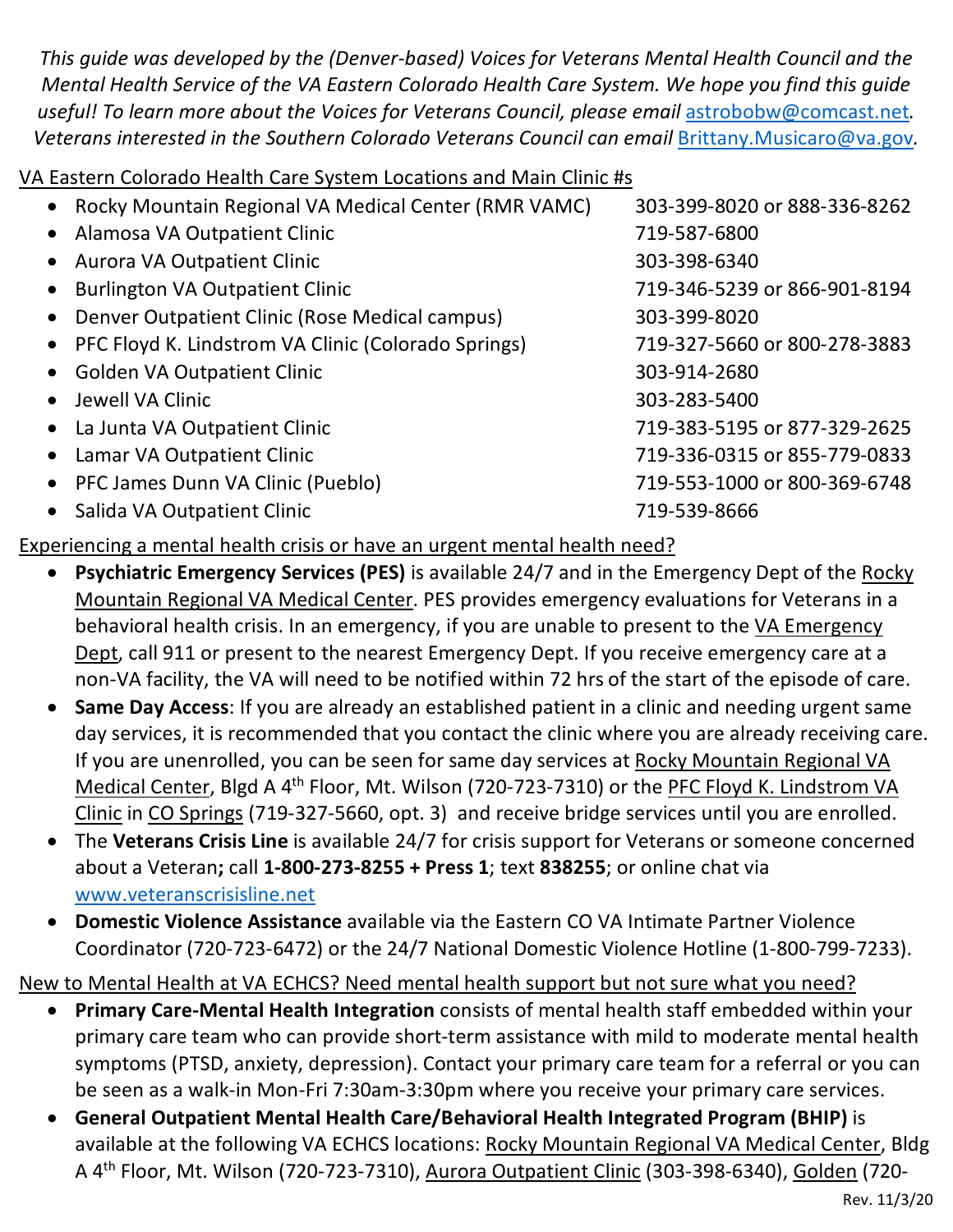723-5180), CO Springs (719-327-5660), Pueblo (719-553-1000), Alamosa (719-587-6800), Salida (719-539-8666), La Junta (719-383-5195), Lamar (719-336-0315), and Burlington (719-346-5239).

• **Vet Centers** offer free one on one and group counseling for eligible Veterans and their families. Eligible Veterans include those who served in a combat zone or area of hostility, as part of a mortuary affairs, and survivors of military sexual trauma. Locations available in Denver (303-326- 0645), Boulder (303-440-7306), CO Springs (719-471-9992), and Pueblo (719-583-4058). Find out more by going to [www.vetcenter.va.gov.](https://www.vetcenter.va.gov/)

Facing or experiencing homelessness?

- **Healthcare for Homeless Veterans:** @ Rocky Mountain Regional VA Medical Center, Bldg A 1<sup>st</sup> Floor, Mt. Bross (720-857-5037), walk-in Mon/Tues/Thurs/Fri 0800-1300; CO Springs (719-227- 4431), walk-in Mon and Wed 0830-1330, Thurs 0830-1300; Pueblo (719-584-5123).
- **Community Resource & Referral Center:** 3836 N. York St, Denver, 303-294-5600, walk-in Mon-Thurs 0715-1100. Offers daily showers and small personal storage, connection to community partners including VBA, employment, and rental assistance.
- Call the **National Call Center for Homeless Veterans** 1-877-424-3838; or go to [va.gov/homeless](file://r01echhsm02.r01.med.va.gov/Homedir$/VHAECHSticeB/mh%20resource%20guide/va.gov/homeless)

#### Looking for mental health care for a specific concern? **You may contact these programs directly to see if you are eligible to enroll or may request a referral from your current provider:**

- **PTSD Rehabilitation Residential Treatment Program:** A residential treatment program for Veterans with PTSD from military service located in Lakewood. Call 303-349-2907 for more info.
- **Military Sexual Trauma Coordinator**: Services available for assisting with enrollment, connection to care, and consultation about mental health services: Denver metro, Dr. Amy Dreier 720-723- 7423; Southern CO, Dr. Alisa Hannum 719-227-4030.
- **Schizophrenia, Schizoaffective Disorder, Bipolar Disorder:**
	- o **Life Skills Center**: Skills-focused educational classes and help for community connection @ Rocky Mountain Regional VA Medical Center, Bldg A 1<sup>st</sup> Floor, Mt. Lincoln (720-857-5280).
	- o **Intensive Community Mental Health Recovery Services**: In-home intensive case management @ RMR VAMC: Bldg A 1<sup>st</sup> Floor, Mt. Democrat, 720-723-6864; CO Springs or Pueblo: 719-227-4703.
- **Outpatient Substance Use Services:** No referral required for these locations: Rocky Mountain Regional VA Medical Center, Bldg A 1<sup>st</sup> Floor, Mt. Sherman, 720-857-6952. Walk-in self-referral on Fri 0800-1400; CO Springs 719-327-5660 opt. 3. Walk-in self-referral Wed-Fri 0930-1130 and 1300-1400; Pueblo (Mon and Fri only) 719-327-5660 opt. 3.
- **Veterans Justice Outreach**: VA staff liaisons for Veterans Diversion Courts: Point of Contact Nathan Viton: 720-484-1027
- **LGBT Veteran Care Coordinators**: Provide consultation, resources, and help navigating services for LGBT Veterans; Denver metro, (Galina Chester, LCSW, 720-723-7447); or Southern CO (Shayna Wareing, LCSW, 719-584-5120).
- **Tobacco Cessation:** ALL tobacco services are free of charge. Veterans can schedule in the medication tobacco clinic by calling 303-399-8020, opt 2. For information about tobacco cessation education, call 720-723-3167.